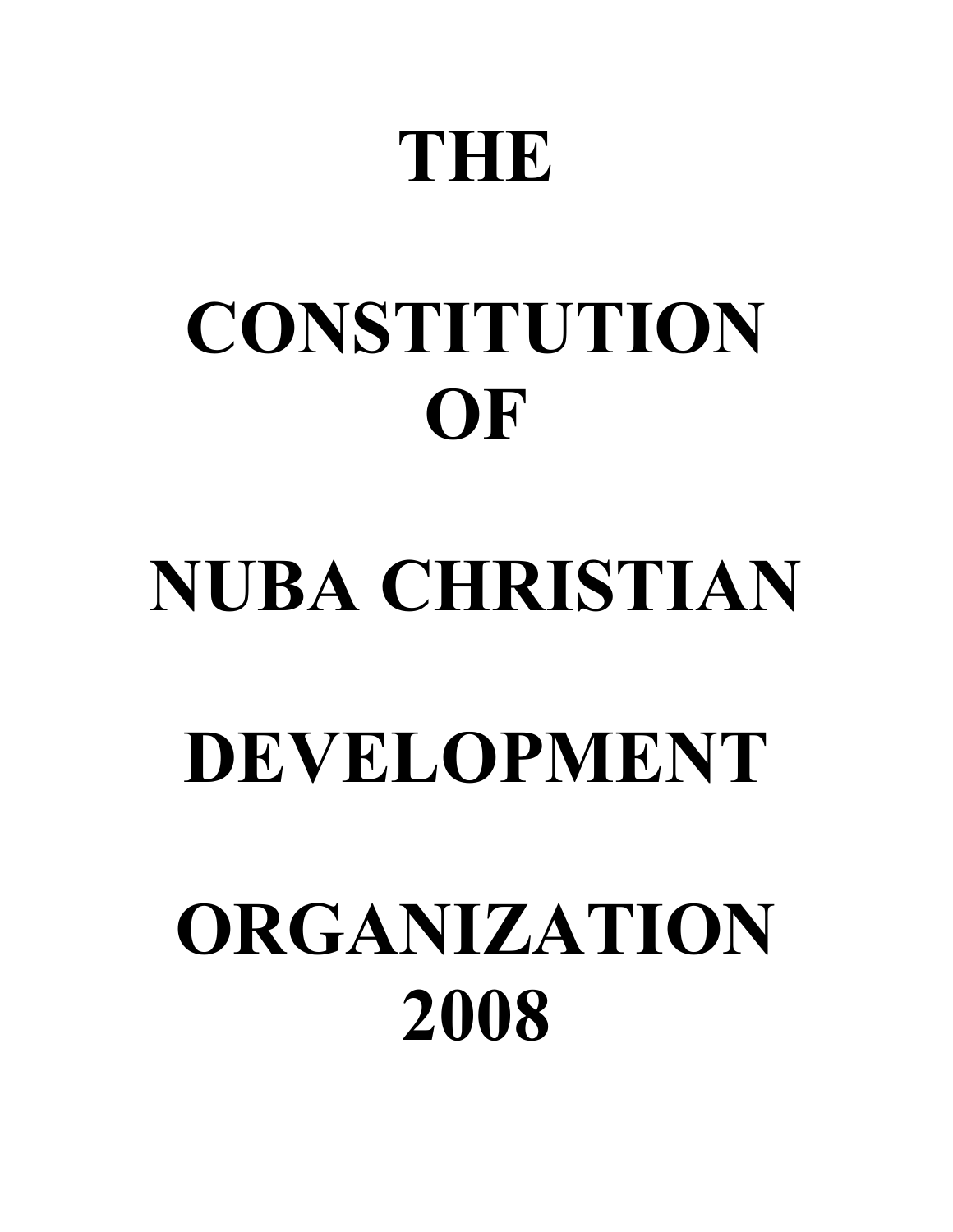# TABLE OF CONTENTS

# CONTET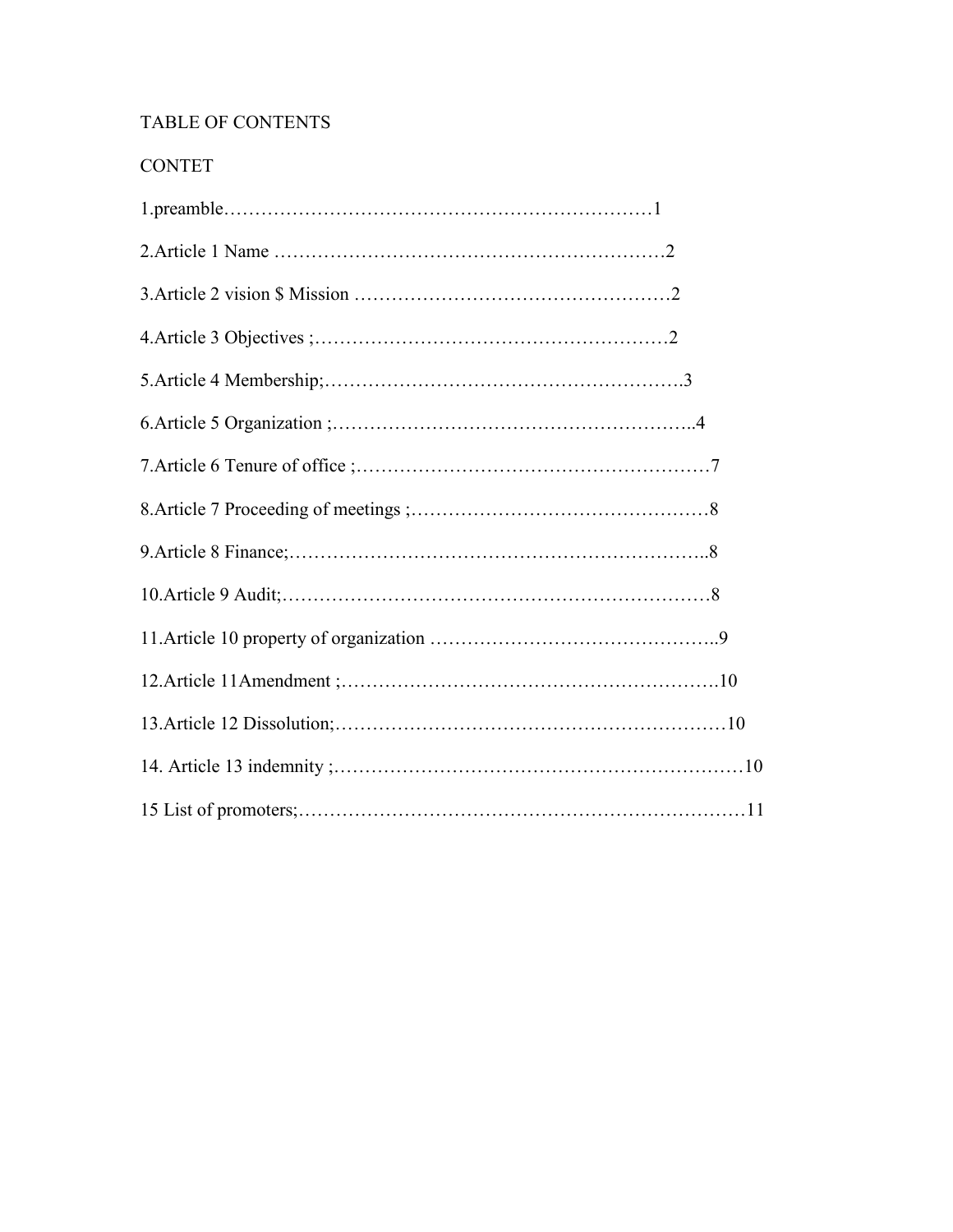#### PREAMBLE.

Nuba Christian Organization (NCDO) was conceived late 2004 but it came to existence in September 2005 when the visionaries came together in union inspired by the need of the Nuba people for provision of quality services from education, water ,and sanitation, agriculture, construction, carpentry and mechanical work to the people of mountain. We hereby promulgate this constitution by which we shall abide, for the smooth functioning of the service organization. The provision for this constitution shall be binding on all its current members as well as on any person who shall in future subscribe to the vision, mission, core values and objectives of the organization, as it contain covenants signed individually by all wishing to join in the pursuance of the purpose for which the organization exists.

This constitution was formally approved in the general meeting and ratified by the committee to function as the formal document of the organization for with and oversees recognition and it is subject to amendment where necessary. We have agreed to offer all our services to all the communities without any racial or religious discrimination since all people are believed to have been created by the one loving God who is for all. It has been approved by this date 25 September 2005 that NUCDO shall operate with a constitution prior to the content.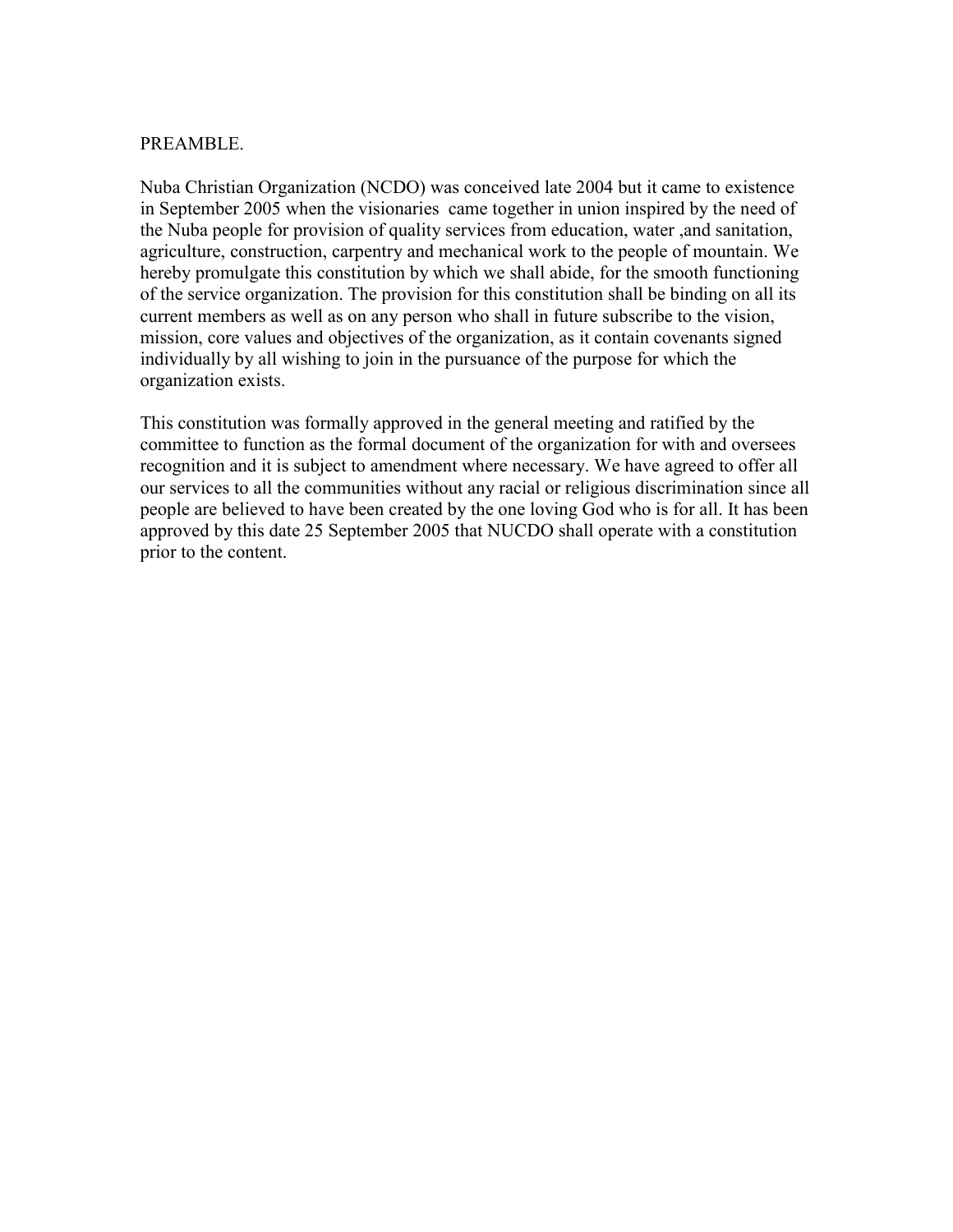#### **CONSTITUTION OF NUBA CHRISTIAN DEVELOPEMNT ORGANIZATION**

#### **Article 1**

#### **ame**

1:1 The name of the organization shall be NUBA CHRIAN DEVELOPEMNT ORGANIZATION. Here in abbreviated as NCDO. 1.2 The physical address is Nuba Christian Development Organization. Nuba Mountains Sudan. E-mail address nubachristian@yahoo.com.

1.3 Area of Operation

The organization shall cover the whole region of the Nuba Mountains from east to the

west.

1.4 the Headquarter of the organization shall be in Tima in western Nuba Mountains

# **Article 11**

2.1 Vision; The Vision of NCDO is to *see People living in uba Mountains transformed,* 

*United and have a brighter future.* 

2.2 Mission; *Is to provide clean and safe water, formal education, community training* 

*and agriculture support in a holistic approach to all the recipients without racial,* 

*political, gender or religious discrimination*.

# **Article 111**

# **Objectives**

3.0 The objectives of the organization shall be:-

3.1To share the love of God with others.

3.2 To provide clean water to the people and their Live livelihood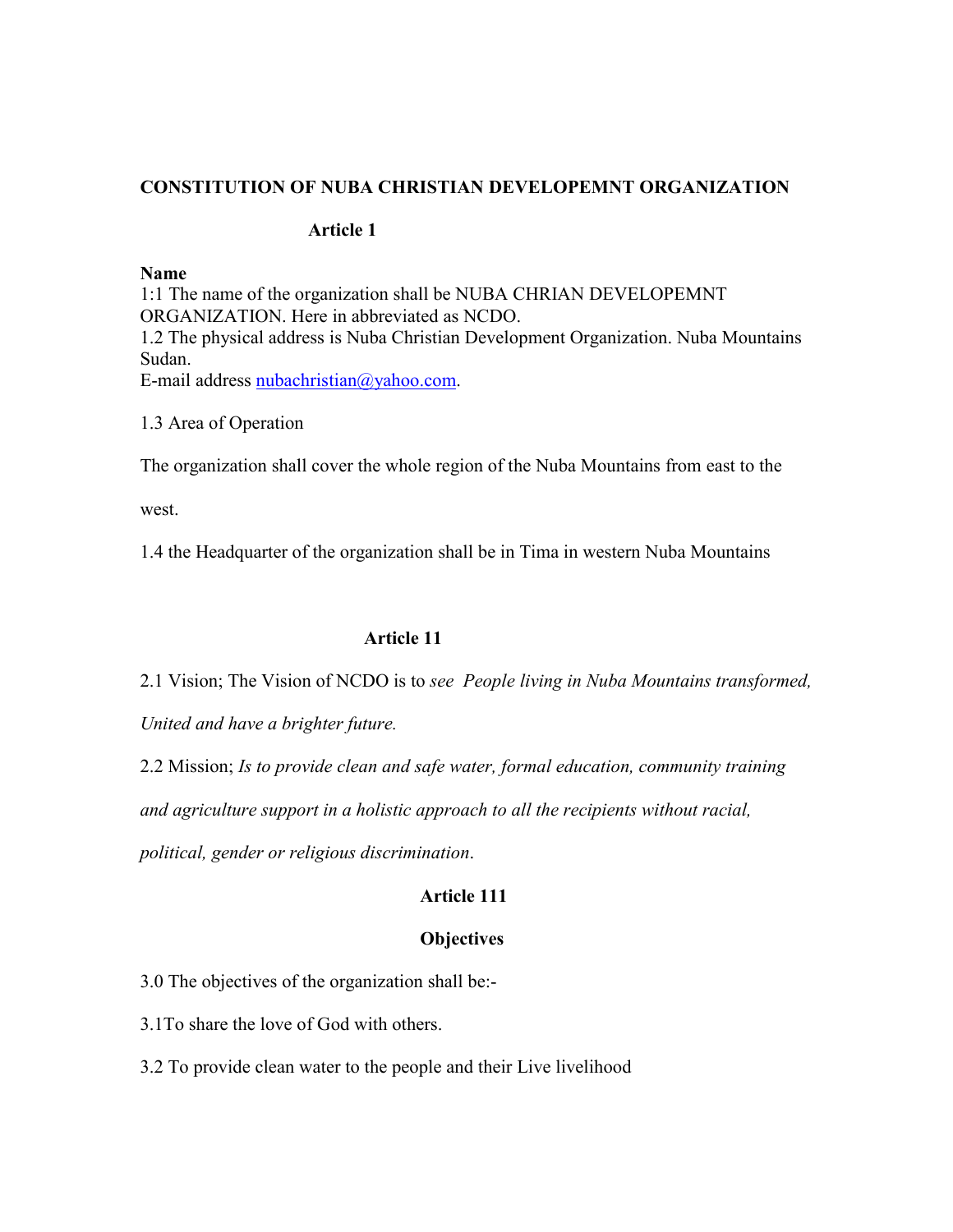3.3To provide better education .

3.4 To improve agricultural methods of farming.

3.5 To promote communities self reliance

3.6 To promote environmental protection through planting trees.

3.7 To impart knowledge and skill to the communities for effective participation in .decision making at village levels.

3.8 To promote vocational education.

3.9 To promote child girl education.

3.0 To sensitize the Nuba Mountain community on the HIV/AIDS prevalence

#### **Article IV**

#### **Membership**

4.0 there shall be two categories of membership

4.1 Full membership is given to any person interested and would like to promote the objectives of the organization.

4.2 Honorary membership could be partners, churches, organization and individuals.

4.3 Right and obligation of members.

4.3.1 Full membership- shall participate in the proceeding of all meeting / assemblies and other activities and programs of the organization.

4.3.2 Full membership shall nominate or be nominated or be elect ed to any office in the organization and have right to vote.

4.3.3 Be entitled to ongoing capacity building and training.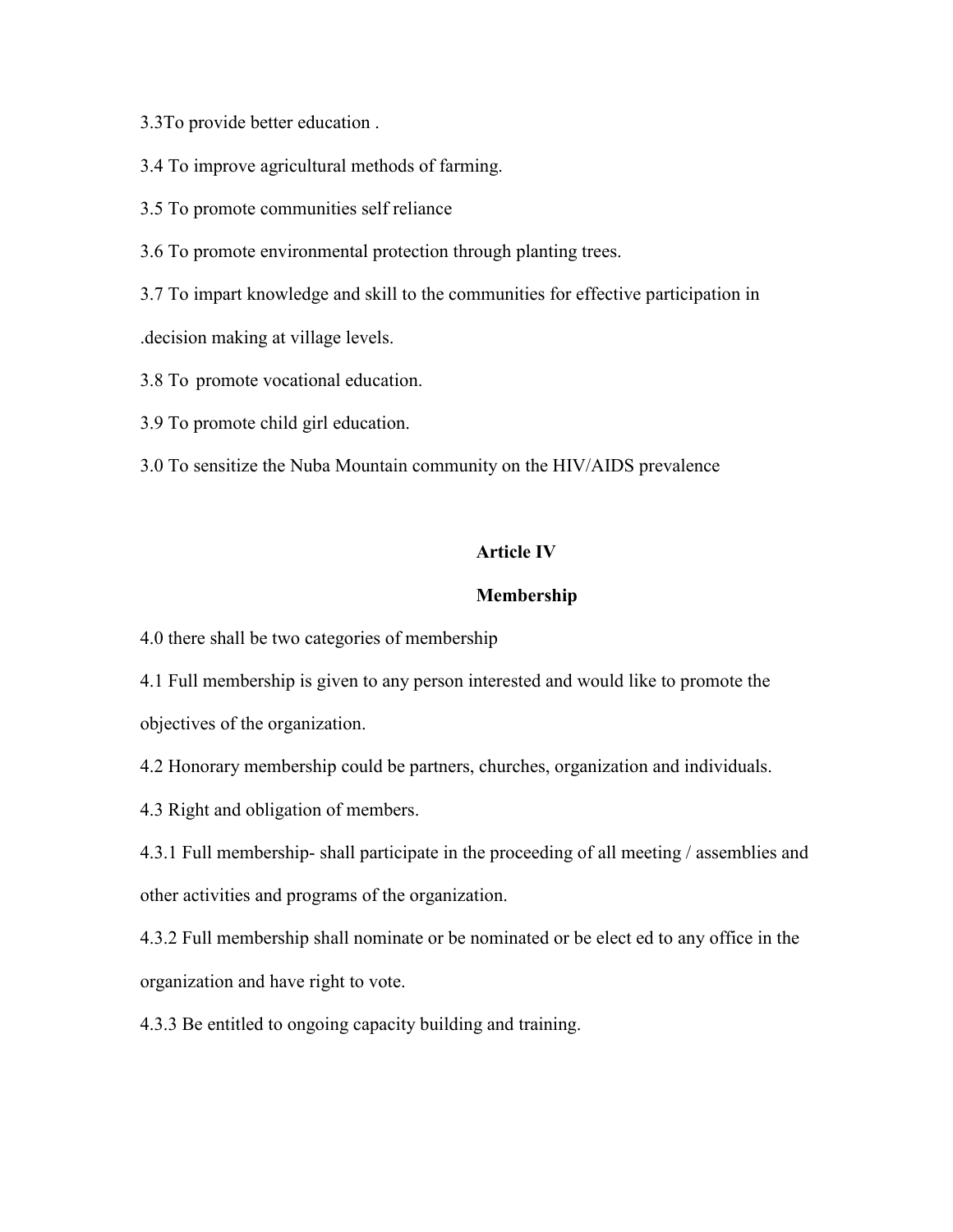4.3.4 Abide by the provision of this constitution and the amendments there to and to comply with the byelaws of the organization.

4.3.5 Honorary membership shall participate in the proceedings of the meetings ,assemblies and other activities of the organization save that they shall not vote or be elected to any office of the organization.

4.3.6 All members shall exercise freedom of speech and expression of opinion without interference or undue influence for other members PROVIDED that the said exercise freedom of speech and expression of opinion shall not prejudice the interest of any other person or the organization.

4.3.7 Cessation of membership.

A person or an organization shall cease to be a member in any of the following circumstance.

(i) Upon failure to abide by the provision of the Articles of the organization and code of conduct

( ii ) Removes her /his name Voluntarily from the organization .s register.

( iii ) Upon death .

(iv ) Conviction of a criminal offence

(v ) Becomes insane.

#### **Article V**

#### **Organizational structure**

5.0 The organization shall have the following structure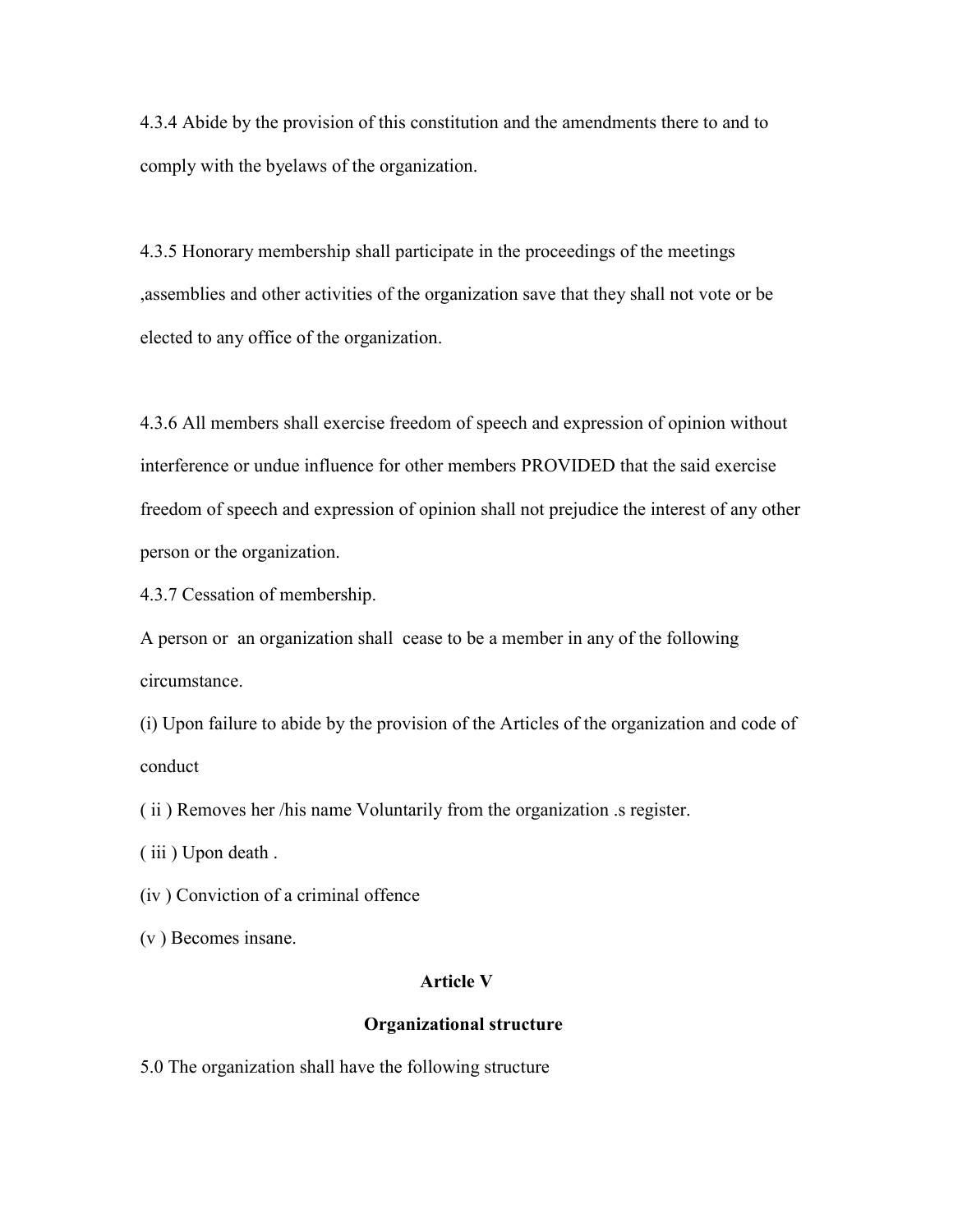5.1 There shall be general assembly as supreme body of the organization in decision making .

5.2 There shall be an executive Board elected amongst the of the organization

5.3 The executive Board shall consist of minimum of 5 persons to maximum of 13 persons.

5.4 There shall be the project management unit that is the secretariat or staff of the organization.

5.5 The organ gram of the organization

5.6 There shall be 5 advisory board members from within or without who shall be appointed by the Board of Administration.

# **DUTIES AD POWERS OF VARIOSUS LEADERS**

5.7 The Board of Administration shall be executive members and govern the organization together with the advisors.

5.8 The executive members shall mange the planning process of the organization.

5.9 The Co-coordinator. She /he is the administrator of the organization.

-Directs all activities of the organization.

-Represent the organization within and overseas when delegated otherwise.

-Coordinates the activities of the organization from within and overseas.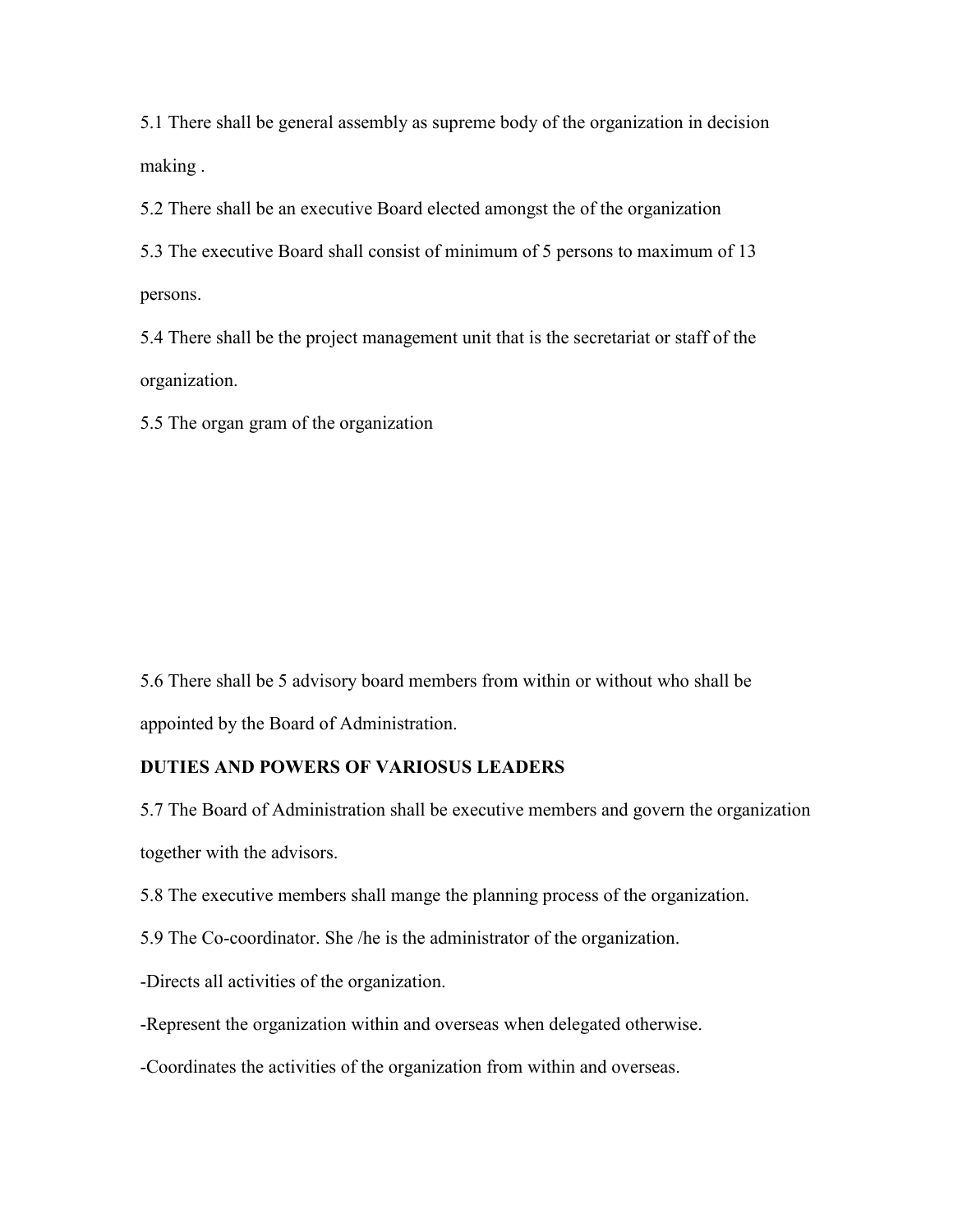-Is a signatory to all the documents of the organization unless delegation is done

otherwise?

- 5.10 The secretaries shall
	- Make sure all activities within their departments are implemented.
	- Make plans for their departments.
	- Account to the coordinator.
	- Reports to the coordinator.
	- Requests for finances for the activities.
- 5.11 Advisors shall guide the general administration of the projects through pieces of advice.
- 5.12 Shall observe and evaluate the performance of the organization.
- 5.13 Shall make some decisions in the course of the implementation.
- 5.14 Shall attend the organization s meetings when called for.

# **BOARD**

- 5.15 The will elect among itself chairperson, secretary and treasurer.
- 5.16 The Board shall meet two times a year (quarterly).
- 5.17 The Board shall form committees for each department under secretaries oversee the implementation of the activities of the organization.

# **FUNCTIONS**

5.18 Chairperson shall preside over meetings for both General Assembly and Executive meetings.

 To ensure effective management and deployment of the organization resources and implementation of its policies, decisions and programmers.

- Ensure / enforce compliance to the constitution and lawful decisions of the Organization by all members.
- 5.19 Secretary
	- To take notes and to keep all records of the executive committee meetings, proceedings and all organization documents.
	- Liaise with chairperson coordinate and call all executive committee meetings.
	- Communicate and disseminate relevant information to the members and the Secretariat.
	- Follow up the implementation of all the deliberations of the Board.
	- Keep an up to date register of members, establish and maintain contact with the organization membership.
- 5.20 Treasurer
	- Advice the executive committee of the management of all property and income of the organization.
	- Cause and supervise quarterly and annual reports to the executive board and the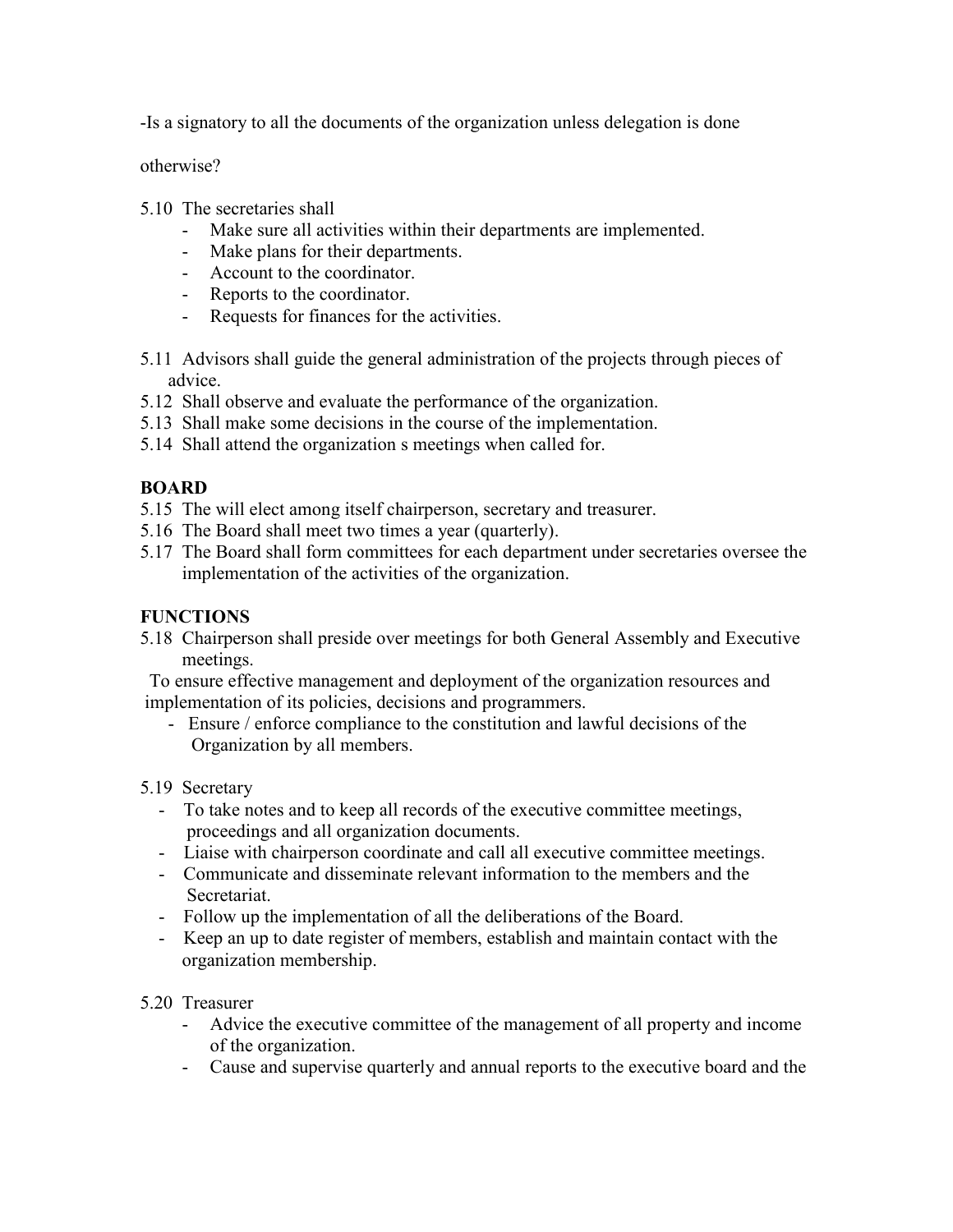General Assembly delegates, respectively and shall cause the books of accounts to be audited annually by an external auditor appointed by the executive committee.

# **ARTICLE VI TENURE OF OFFICE**

- 6.1 The Board members shall serve for a term of three years and are eligible for re-election for one other term PROVIDED that they shall not be eligible for re-election on the expiry of the second.
- 6.2 Where any vacancy occurs, Board members may appoint any of the representatives of the membership through the advice from the advisors pending approval of the General Assembly.

#### **ARTICLE VII PROCEEDIGS OF MEETIGS**

- 7.1 The Board shall meet to conduct its business and specific issues referred to it by the General Assembly and any emerging issues.
- 7.2 On request of the chairperson or not less than three members of the Board members a Committee meeting shall be convened by the chairperson on receipt of the requisition signed by him/her to take place not less than ten days and not more than fourteen days from the date of delivery to him/her of the requisition. The date of such meetings thus notified shall not be altered without the approval of a Majority of members of the Board.
- 7.3 A meeting of the members for the time being at which quorum is 7 present shall be competent to exercise all the authorities, power and discretion by or under the regulations of the committee for the time being vested in the Board members generally.

# **ARTICLE VIII**

#### **TENURE OF OFFICE**

#### **FINANCE**

8:1 The coordinator shall cause proper and surfficien books of accounts to be kept in such a manner as to give true and fair view of the state of the organization's affairs to explain its transactions with respect to:

- To assets and liabilities of the organization.
- To sum of money received and expended by the organization and the matters in respect of which receipts and expenditures take place.
- All sales and purchase of goods by the organization.

8:2 The books of accounts shall be kept at the registered office of the organization or at inspection of the members of the organization.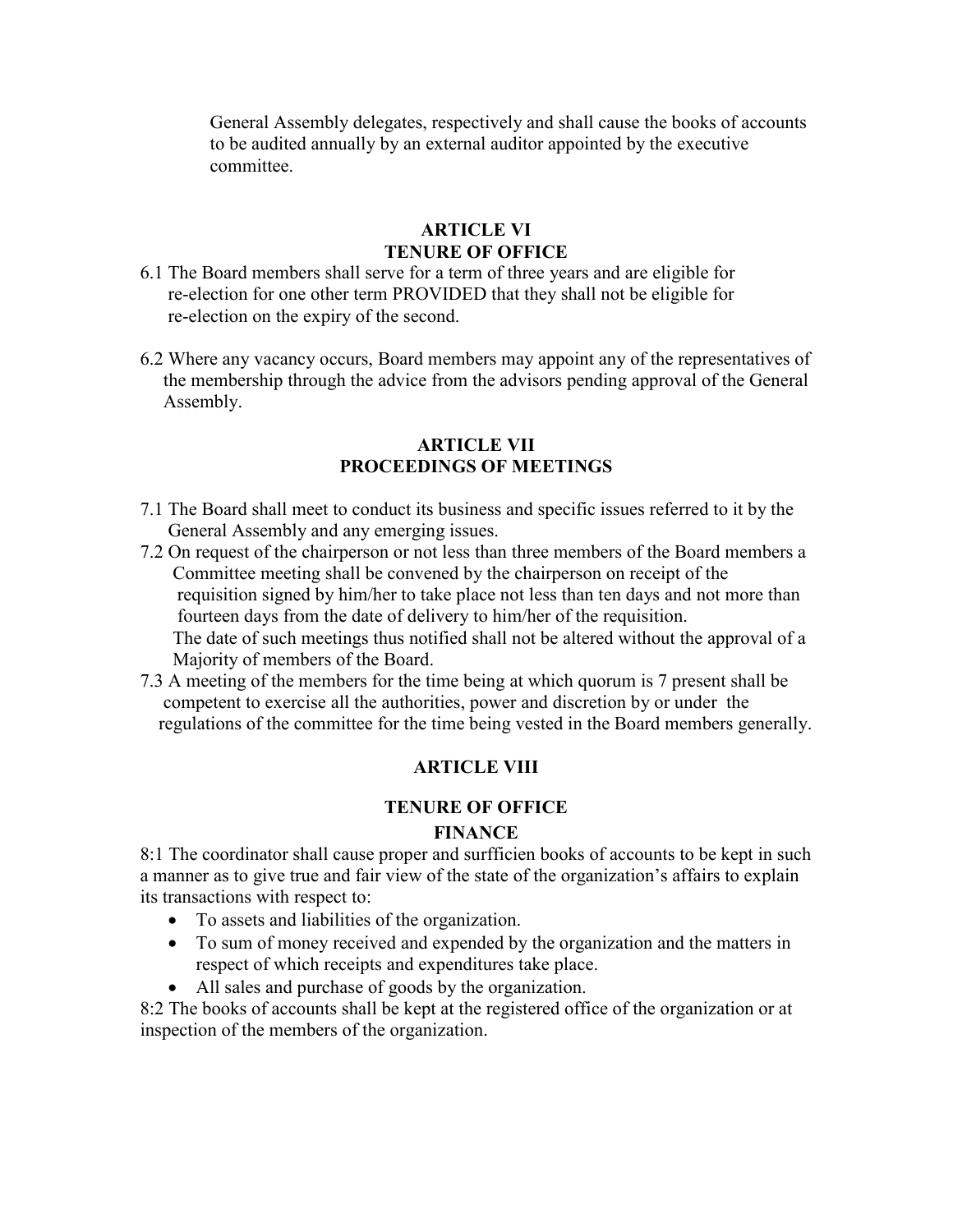8:3 The accounts and books of the organization shall be open to inspection of the members of the organization at all reasonable times during business hours at the registered office of the organization or at a place or places as the Board may approve.

#### **ARTICLE IX**

#### **AUDIT**

9.1 The accounts of the organization shall be examined and the correctness of the income and expenditure account and the balance sheet ascertained by qualified external auditor(s) with recognized track record.

#### **ARTICLE X**

**10.1** Any property belonging to NCDO may be invested in the name of not more than four or less than two trustees who may be appointed from time to time by the Board members and any vacancy amongst trustees shall be filled by the board members

10.2 Such investment may be in or upon such shares, stocks, funds, securities investment and property, real or personal, freehold, in any part of the world upon such terms and conditions (if any) as the board members shall in their discretion think fit and all respect as the board members may from time to time direct the trustees to sell, vary and transfer such investment and property.

10.3 If legal proceedings of any kind are resorted by the organization the trustees shall on the instruction of the board members but not otherwise, prosecute or defend such proceedings either in the name of the organization or in the names of the trustees or otherwise on behalf of the organization as may be necessary.

10.4 The trustees shall in all respects act as required by the board members and copy of the minutes of the board members signed by the chairperson to such effect, shall be conclusive evidence of its decision.

10.5 Any trustee may be removed from office by resolution passed at a meeting of the board by vote of not less than two third of the board members present and voting at the meeting.

#### **ARTICLE XI Amendment of the constitution**

**11:**1 Amendments, alterations or additions to this constitution must be approved by **at** least two thirds majority of the members at a general Assembly meeting.